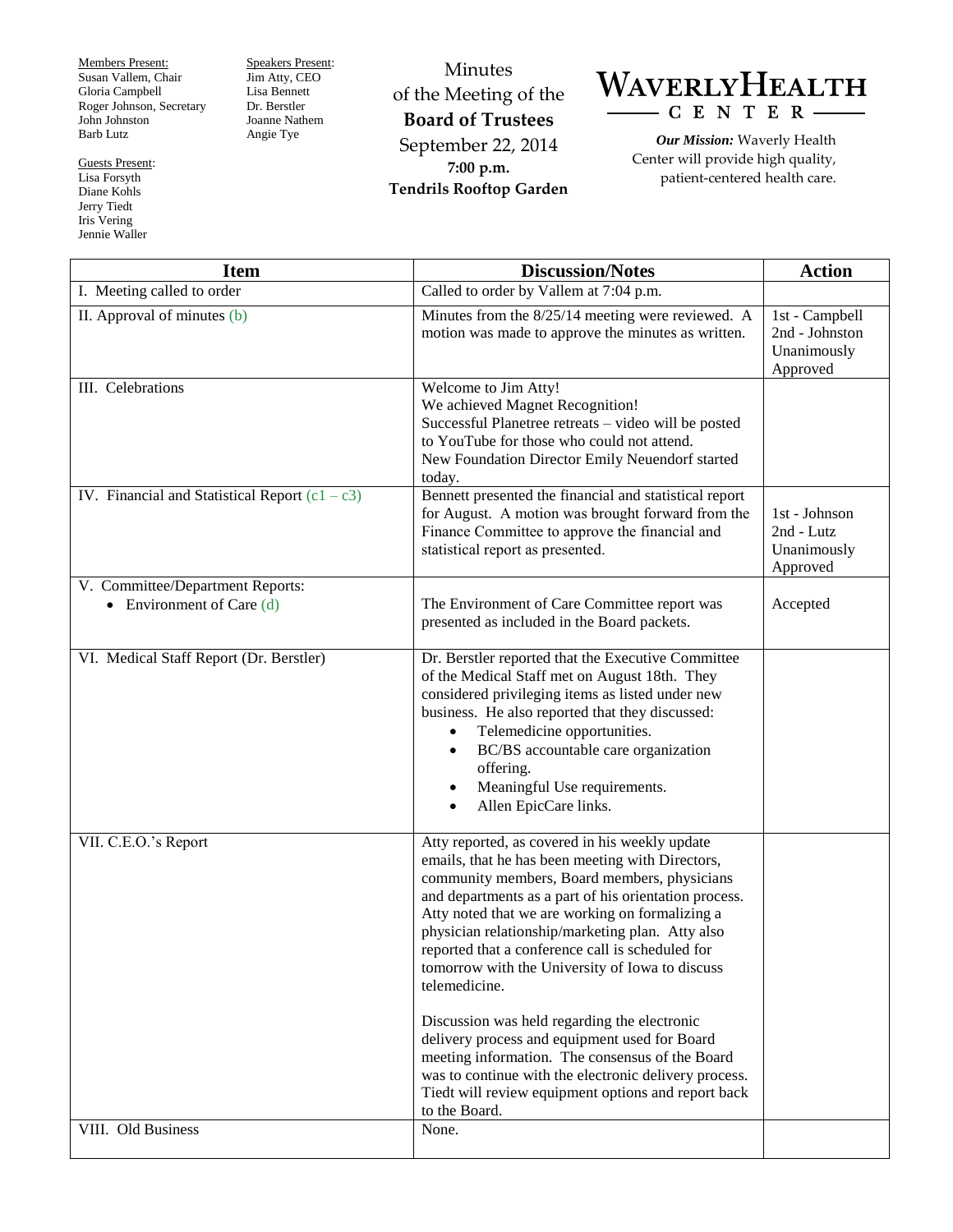| IX. New Business                                                                                                                                                                                                                                                                                                                                                                                                                                                                                                                                                                                                                                                                                                                                                                                                                                                                                                                                                            |                                                                                                                                                                                                                                                                                                                                                              |                                                            |
|-----------------------------------------------------------------------------------------------------------------------------------------------------------------------------------------------------------------------------------------------------------------------------------------------------------------------------------------------------------------------------------------------------------------------------------------------------------------------------------------------------------------------------------------------------------------------------------------------------------------------------------------------------------------------------------------------------------------------------------------------------------------------------------------------------------------------------------------------------------------------------------------------------------------------------------------------------------------------------|--------------------------------------------------------------------------------------------------------------------------------------------------------------------------------------------------------------------------------------------------------------------------------------------------------------------------------------------------------------|------------------------------------------------------------|
| • WHC Auxiliary By-Laws (e)                                                                                                                                                                                                                                                                                                                                                                                                                                                                                                                                                                                                                                                                                                                                                                                                                                                                                                                                                 | Tye presented changes to the Auxiliary By-Laws. A<br>motion was made to approve the changes as<br>presented.                                                                                                                                                                                                                                                 | 1st - Lutz<br>2nd - Johnson<br>Unanimously<br>Approved     |
| WHC Auxiliary Annual Report (f)<br>$\bullet$                                                                                                                                                                                                                                                                                                                                                                                                                                                                                                                                                                                                                                                                                                                                                                                                                                                                                                                                | Atty presented the Auxiliary Annual Report as<br>included in the Board packets. A motion was made<br>to approve the report as presented and to express the<br>appreciation of the Board.                                                                                                                                                                     | 1st - Johnson<br>2nd - Johnston<br>Unanimously<br>Approved |
| <b>Environment of Care Annual Evaluations</b><br>$(g1 - g6)$<br><b>Emergency Management Annual Evaluation</b><br>(h)                                                                                                                                                                                                                                                                                                                                                                                                                                                                                                                                                                                                                                                                                                                                                                                                                                                        | Bennett presented the EOC and Emergency<br>Management Operations Fiscal Year 2014 annual<br>evaluations as included in the Board packets. A<br>motion was made to approve the annual evaluations<br>as presented.                                                                                                                                            | 1st - Campbell<br>2nd - Lutz<br>Unanimously<br>Approved    |
| • Provisional Appointment to Medical Staff:<br>Tamer Ghosheh, MD - Consulting,<br>Radiology, RCI<br>Change in Medical Staff Membership<br>$\bullet$<br>Category:<br>• Claro Palma, MD - Rheumatology,<br>CVMS – changing from Consulting to<br>Courtesy                                                                                                                                                                                                                                                                                                                                                                                                                                                                                                                                                                                                                                                                                                                     | Privileging items were presented as individually<br>listed at left. All files have been reviewed by the<br>Executive Committee of the Medical Staff. The<br>Executive Committee recommends approval. A<br>motion was made to approve all privileging items as<br>individually considered and recommended by the<br>Executive Committee of the Medical Staff. | 1st - Johnson<br>2nd - Campbell<br>Unanimously<br>Approved |
| <b>Continuation of Provisional Status:</b><br>• Jan Davis, ARNP - Consulting, Adult<br>Gerontology Primary Care NP, CVMS<br>• Erica Jensen, ARNP – Consulting, Family<br>Practice, CVMS<br>Toni Luck, ARNP - Courtesy, Family<br>Practice, Covenant                                                                                                                                                                                                                                                                                                                                                                                                                                                                                                                                                                                                                                                                                                                         |                                                                                                                                                                                                                                                                                                                                                              |                                                            |
| Reappointment to Medical Staff:<br>$\bullet$<br>$\blacksquare$ Alan Brown, MD – Consulting,<br>Pathology, UnityPoint Health<br>• Jeffrey Clark, DO – Courtesy, Orthopedic<br>Surgery, CVMS<br>• Christopher Considine, DPM - Courtesy,<br>Podiatry, Family Food Health Care<br>Tarek Daoud, MD - Consulting,<br>Nephrology, CVMS<br>$\blacksquare$ John Ebensberger, MD - Active,<br>Emergency Medicine, WHC<br>Rocky Fletcher, CRNA - Active,<br>Anesthesia, WHC<br>$\blacksquare$ Jay Ginther, MD – Consulting,<br>Orthopedic Surgery, CVMS<br>• Daniel Miller, MD - Consulting,<br>Opthalmology, CVMS<br>Timothy Mulholland, MD - Courtesy,<br>Urology, Mason City Clinic<br>• Michael Puk, MD - Consulting,<br>Ophthalmology, CVMS<br>• Stephen Styron, MD – Active, OB-Gyn,<br><b>WHC</b><br>Kalyana Sundaram, MD - Consulting,<br>Cardiology, CVMS<br>• Patrick Weires, DPM - Courtesy,<br>Podiatry, Family Foot Health Care<br>• Ann Rathe, MD – Active, Psychiatry, |                                                                                                                                                                                                                                                                                                                                                              |                                                            |